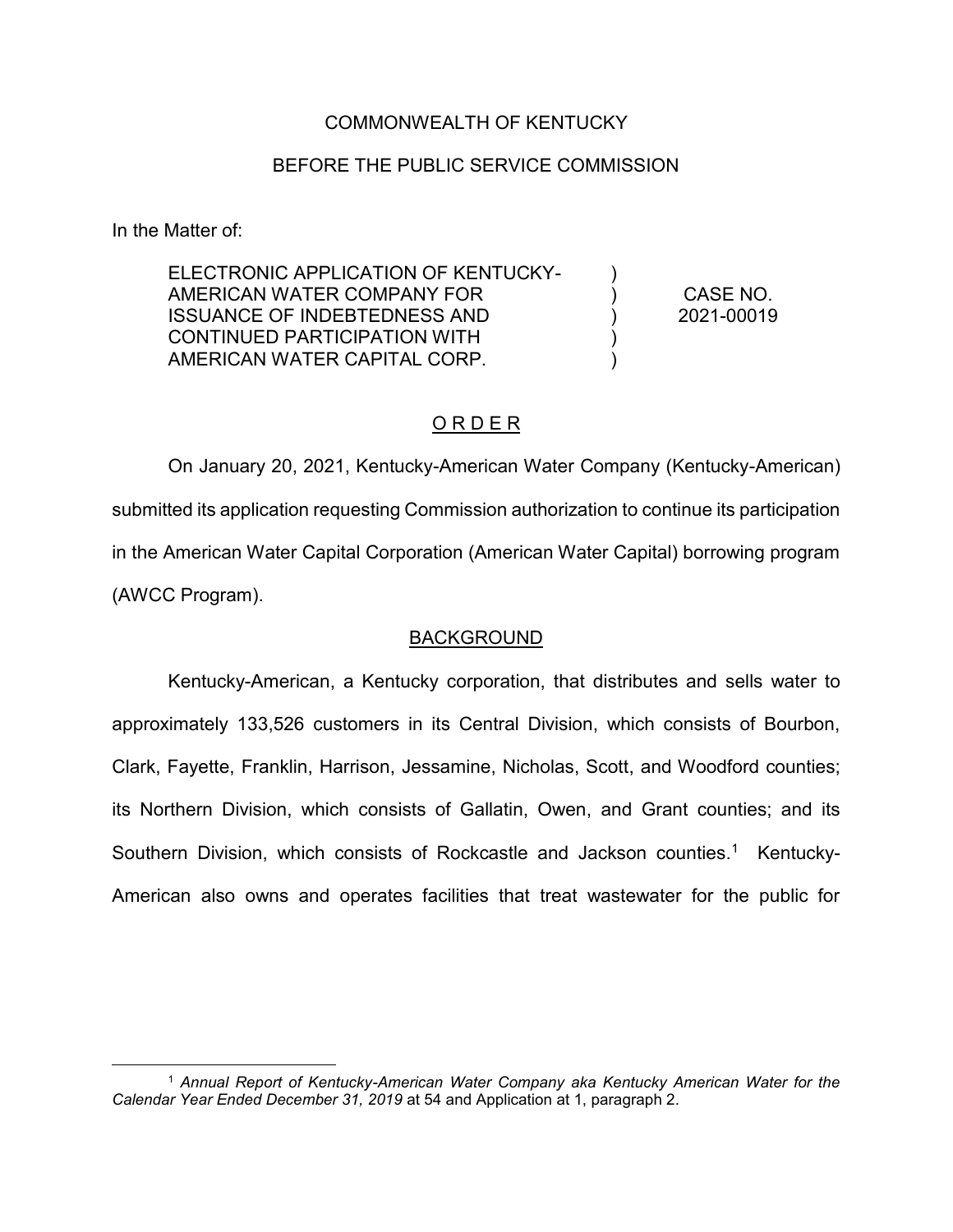compensation in Clark, Owen, Bourbon, and Franklin counties, Kentucky.<sup>2</sup> Kentucky-American is a utility subject to Commission jurisdiction.<sup>3</sup>

American Water Works Company (American Water), a Delaware corporation whose operating subsidiaries provide water, wastewater, and other water resource management services in 29 states and Canada, owns all outstanding shares of Kentucky-American stock. American Water Capital is a wholly owned subsidiary of American Water and is a corporation organized under the laws of Delaware.

In Case No. 2000-00189, the Commission approved Kentucky-American's request to participate in the AWCC Program that American Water made available to each of its subsidiaries. 4 Under the AWCC Program, each American Water subsidiary entered into a financial services agreement (Agreement) with American Water Capital for financial services.<sup>5</sup> American Water Capital arranges for a syndicated bank credit line to provide for short-term loans and register its own debt securities for sale in the public market by filing shelf registration with the Securities and Exchange Commission.<sup>6</sup> Each participant provides American Water Capital with an estimate of its future borrowing requirements. American Water Capital then arranges borrowing commitments and programs to meet

 <sup>2</sup> *Annual Report of Kentucky-American Water Company aka Ky. Water, Sewer Division to the Public Service Commission for the Calendar Year Ended December 31, 2019* at 9.

<sup>3</sup> KRS 278.010(3)(d).

<sup>4</sup> Case No. 2000-00189, *The Application of Kentucky-American Water Company for Approval of Participation in the Borrowing Program* (Ky. PSC July 21, 2000).

<sup>5</sup> Application, Exhibit 1, Financial Services Agreement between Kentucky-American and American Water Capital dated June 15, 2000.

<sup>6</sup> *Id.* at 2, paragraph 4.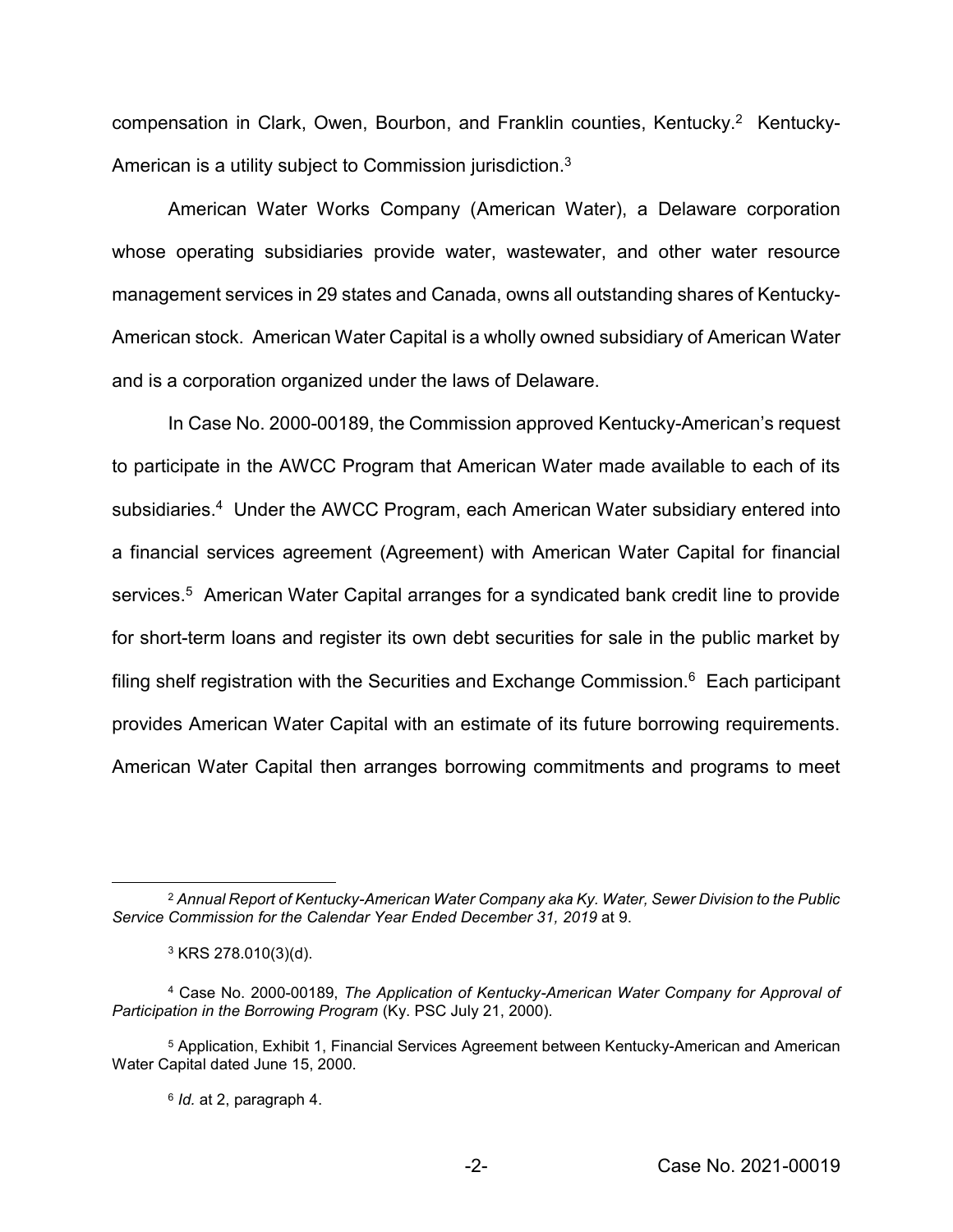those commitments. The liability of each participant in the AWCC Program is limited to its individual debt. All loans to the program participants are unsecured.

According to Kentucky-American, pooling the borrowing requirements of American Water and its subsidiaries results in lower capital costs. Because the issuance costs associated with debt instruments generally remain constant regardless of the size of the issuance, the pooling of long-term debt requirements produces a reduced pro rata share of issuance costs for the program participants. Kentucky-American asserted that larger sized debt issuances in the public market would produce more favorable terms because lenders of larger loans are able to share their risk with others.

The benefits of Kentucky-American's participation in the AWCC Program was documented in Case No. 2019-00083.<sup>7</sup> The Commission ordered Kentucky-American to file a report after each completed debt issuance to demonstrate the benefit the AWCC Program provides to Kentucky-American's ratepayers. The reports confirmed that Kentucky-American's participation in the AWCC Program resulted in a combined interest expense savings of approximately \$178,085, as summarized in the table below.

 <sup>7</sup> Case No. 2019-00083, *Electronic Application of Kentucky-American Water Company for Issuance of Indebtedness and Continued Participation with American Water Capital Corp. Pursuant to KRS 278.300* (Ky. PSC June 5, 2019).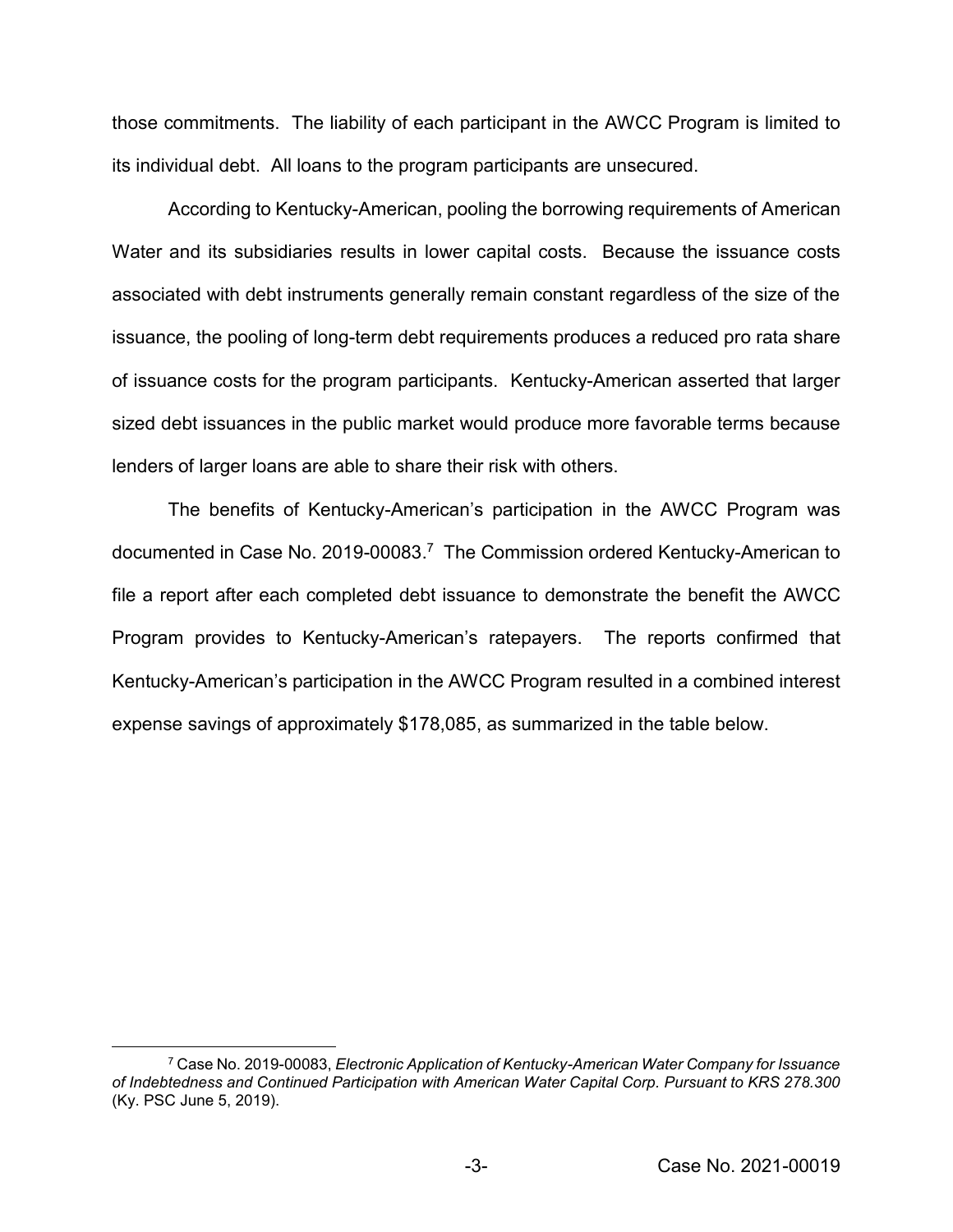| American Water Capital Corporation (AWCC) Borrowing Program |    |               |                      |                      |           |         |  |
|-------------------------------------------------------------|----|---------------|----------------------|----------------------|-----------|---------|--|
|                                                             |    |               |                      | <b>KAWC</b>          |           |         |  |
| <b>Issuance</b>                                             |    | Principal     | <b>AWCC</b>          | <b>Stand Alone</b>   | Estimated |         |  |
| Date                                                        |    | Amount Issued | <b>Interest Rate</b> | <b>Interest Rate</b> |           | Savings |  |
| 05/22/19                                                    | \$ | 16,000,000    | 4.15%                | 4.38%                | \$        | 32,000  |  |
| 11/14/19                                                    |    | 71,390,000    | 2.45%                | 2.60%                |           | 107,085 |  |
| 08/18/20                                                    |    | 26,000,000    | 0.70%                | 0.85%                |           | 39,000  |  |
| Totals                                                      |    | 113,390,000   |                      |                      | \$        | 178,085 |  |

Estimated Savings from KAWC's Continued Participation in the

Since granting the original authorization in Case No. 2000-00189, the Commission has permitted Kentucky-American to continue to participate in the AWCC Program.<sup>8</sup> As of December 31, 2020, Kentucky-American reported outstanding short-term debt in the amount of \$50,923,870 payable to American Water Capital.<sup>9</sup>

## PROPOSED FINANCING

Kentucky-American requests authorization to issue \$68,000,000 of long-term debt prior to December 31, 2023.<sup>10</sup> Of the new long-term debt, \$35,000,000 will be used to refinance short-term debt that Kentucky-American uses to fund ongoing construction

 <sup>8</sup> Case No. 2006-00418, *Application of Kentucky-American Water Company for Continued Participation with American Water Capital Corp.* (Ky. PSC May 8, 2007); Case No. 2009-00156, *Application of Kentucky-American Water Company for Issuance of Indebtedness and Continued Participation with American Water Capital Corp.* (Ky. PSC May 29, 2009); Case No. 2011-00115, *Application of Kentucky-American Water Company for Issuance of Indebtedness and Continued Participation with American Water Capital Corp.* (Ky. PSC May 26, 2011); Case No. 2012-00393, *Application of Kentucky-American Water Company for Issuance of Indebtedness and Continued Participation with American Water Capital Corp.*  (Ky. PSC Oct. 29, 2012); Case No. 2015-00400, *Application of Kentucky-American Water Company for Issuance of Indebtedness and Continued Participation with American Water Capital Corp.* (Ky. PSC Jan. 19, 2016); and Case No. 2019-00083, *Electronic Application of Kentucky-American Water Company for Issuance of Indebtedness and Continued Participation with American Water Capital Corp. Pursuant to KRS 278.300* (Ky. PSC June 5, 2019).

<sup>9</sup> Application at 5, paragraph 9.

<sup>10</sup> *Id.* at 7*,* paragraph 14.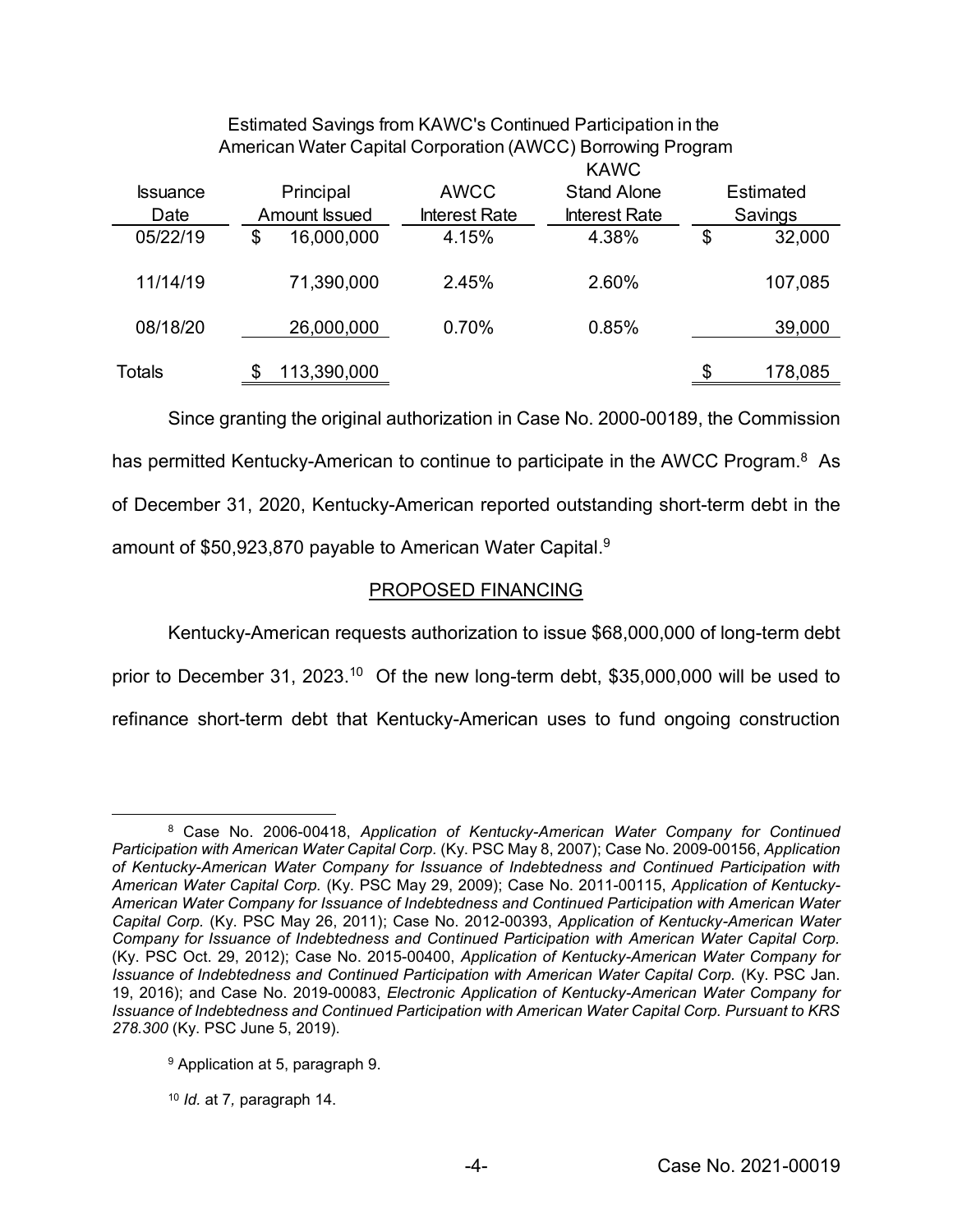projects and to replace existing long-term debt that is reaching its maturity date.<sup>11</sup> Kentucky-American estimates that the first short-term debt refinance will occur in 2021 and will be approximately \$20,000,000.<sup>12</sup> Kentucky-American projects that there will be two additional short-term debt refinancing issuances that will occur in 2022 and 2023 and that the total combined short-term debt refinancing will not exceed will not exceed \$35,000,000.<sup>13</sup> In 2023, Kentucky-American expects to issue an additional \$33,000,000 of long-term debt to refinance two existing long-term debt issuances that are scheduled to mature in that year.<sup>14</sup> For Kentucky-American to be able to maintain a reasonable debt-to-equity relationship, American Water Company will make infusions of additional equity when determined that they are necessary.<sup>15</sup>

#### FINDINGS

Having reviewed the evidence of record and being otherwise sufficiently advised, the Commission finds that:

1. Kentucky-American's previous participation in the AWCC Program has resulted in a reduction to the cost of Kentucky-American's short-term and long-term debt. Its continued participation should result in similar reductions.

2. Kentucky-American's continued participation in the AWCC Program under the terms of the Agreement is for a lawful object within the corporate purposes of its utility

 $12$  *Id.* 

<sup>13</sup> *Id.*

<sup>15</sup> *Id.* at 7*,* paragraph 12.

 <sup>11</sup> *Id.* at 6*,* paragraph 11.

<sup>14</sup> *Id.* at 7*,* paragraph 13. The two long-term debt issuances are: (1) a 6.960% mortgage bond in the amount of \$7,000,000 due December 1, 2023; and (2) the 0.700% series in the amount of \$26,000,000, which has a mandatory call date of September 1, 2023.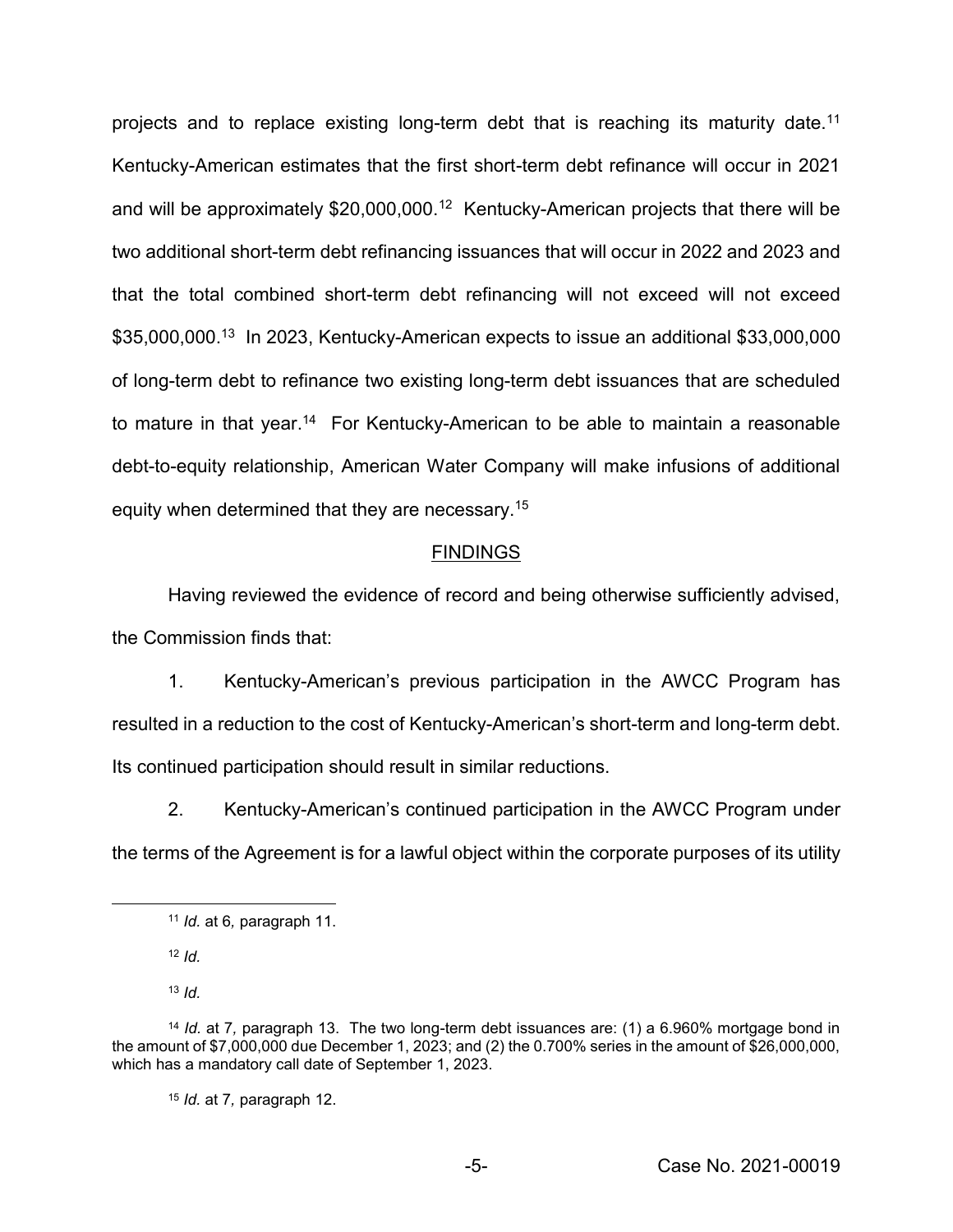operation, is necessary and appropriate for and consistent with the proper performance of the utility's service to the public and will not impair its ability to perform that service, and is reasonable, necessary, and appropriate for such purposes.

3. Kentucky-American's proposed issuance of securities in the form of notes or debentures in an aggregate amount of \$68,000,000 for the purpose of refinancing the short-term debt used to fund various construction project and to refinance existing longterm debt is necessary and appropriate for and consistent with the proper performance of the utility's service to the public and will not impair its ability to perform that service, and is reasonable, necessary, and appropriate for such purposes and should be approved.

4. The specific terms and conditions of each issuance under the AWCC Program set forth in the Agreement are not known at this time. Therefore, Kentucky-American should be required to advise the Commission in writing of the terms and conditions of each issuance covered by the borrowing program.

5. Kentucky-American should obtain Commission approval prior to the issuance of any security or long-term evidence of indebtedness not specifically set forth in its application and included in the \$68,000,000 refunding or refinancing.

IT IS THEREFORE ORDERED that:

1. Kentucky-American is authorized to continue participating in the AWCC Program under the terms of the June 15, 2000 Agreement.

2. Kentucky-American is authorized to issue to American Water Capital securities in the form of notes or debentures in an aggregate amount of \$68,000,000 from time to time prior to December 31, 2023, for the purpose of refinancing the short-term debt used to fund various construction projects and to refinance existing long-term debt.

-6- Case No. 2021-00019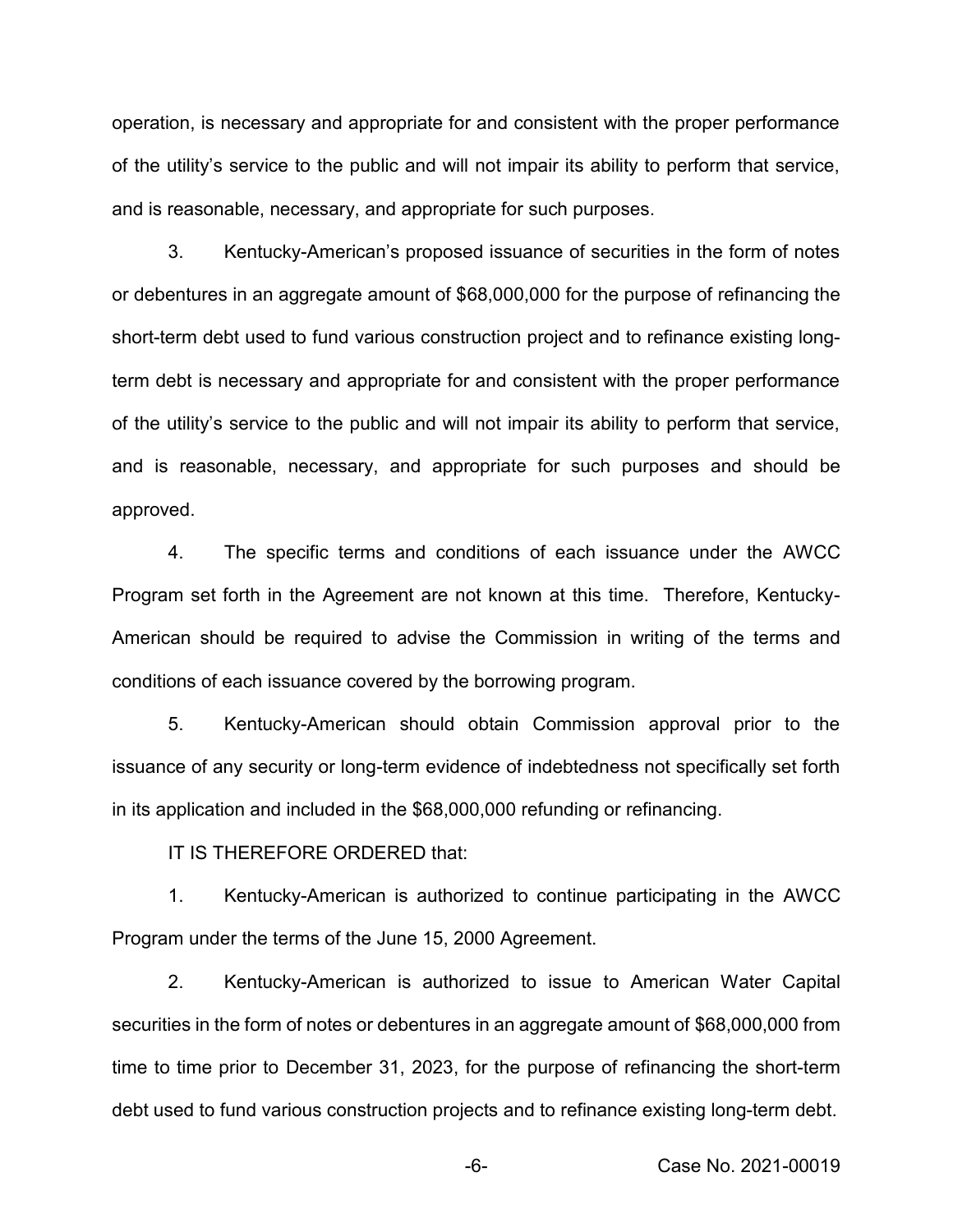3. Kentucky-American shall obtain an interest rate from American Water Capital that is no greater than the lowest available rate to Kentucky-American or the average rate available on bonds issued by American Water Capital.

4. At least 15 days prior to Kentucky-American's issuance of any notes or debentures that have been authorized herein, Kentucky-American shall notify the Commission in writing of the proposed issuance. In this notice, Kentucky-American's president and treasurer shall certify under oath the amount of the issuance and that the debt issuance does not exceed the total amount authorized in this Order.

5. For all securities or evidences of indebtedness that have a term exceeding two years and that are issued under the Agreement's borrowing program, Kentucky-American shall file with the Commission within ten days of the completion of the issuance a report setting forth the total principal amount of the issuance, the actual annual interest rate, the terms and conditions of the securities issued, an analysis showing that the interest rate was the most reasonable under the circumstances at the time of the issuance, and the estimated savings realized from participating in the AWCC Program with all workpapers, calculations, and assumptions used to estimate the savings.

6. Within ten days of receiving an equity infusion from American Water, Kentucky-American shall file a report identifying the amount of the infusion, the debt to equity ratio prior to and after the infusion

7. Kentucky-American shall obtain Commission approval prior to the issuance of any security or long-term evidences of indebtedness not specifically set forth in its application and included in the \$68,000,000 approved herein.

-7- Case No. 2021-00019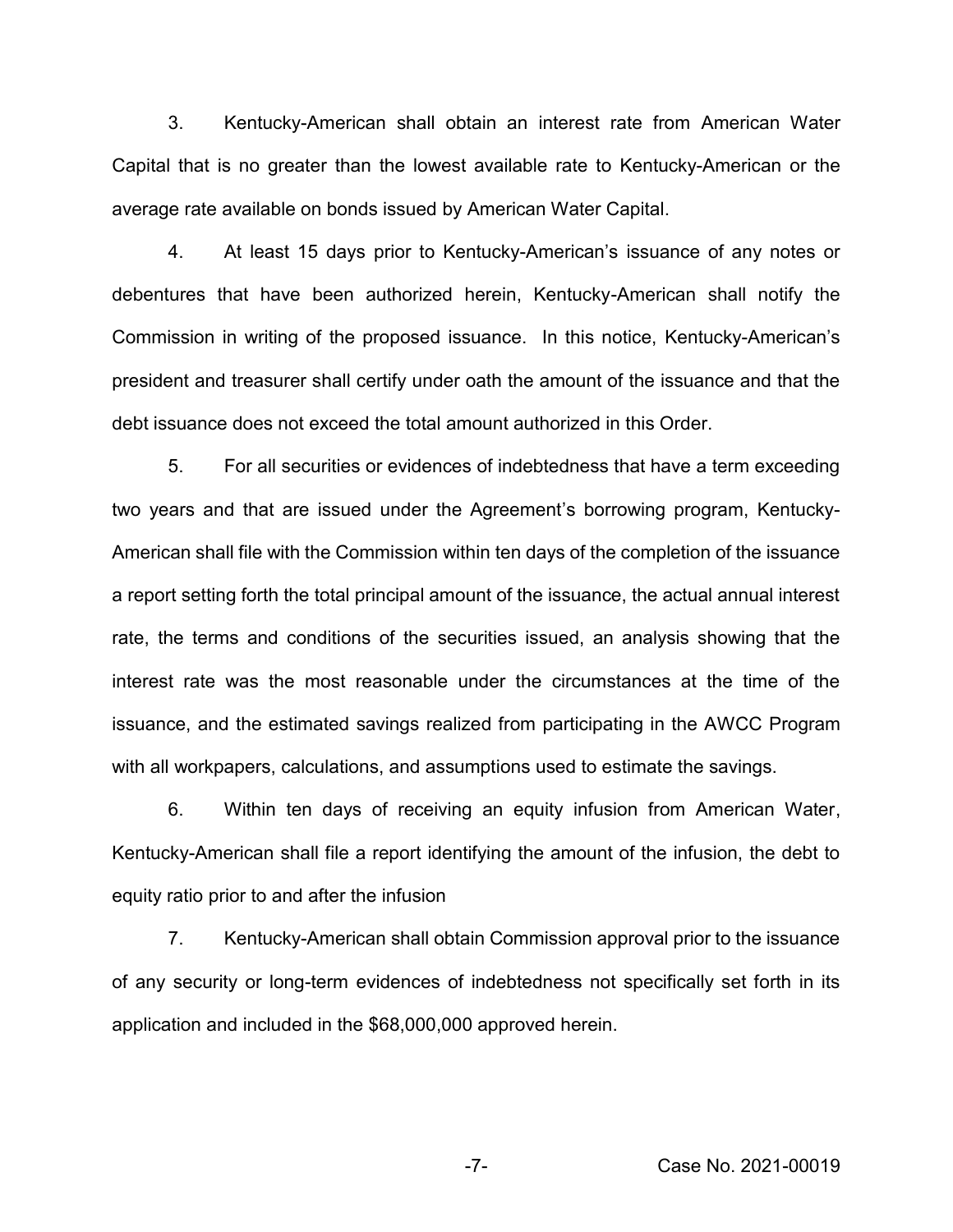8. Any documents filed pursuant to ordering paragraphs 4, 5, and 6 of this Order shall reference the number of this case and shall be retained in the post-case correspondence file.

9. This case is closed and removed from the Commission's Docket.

Nothing contained herein shall be deemed a warranty or finding of value of securities or financing authorized herein on the part of the Commonwealth of Kentucky, or any agency thereof.

# [REMAINDER OF PAGE INTENTIONALLY LEFT BLANK]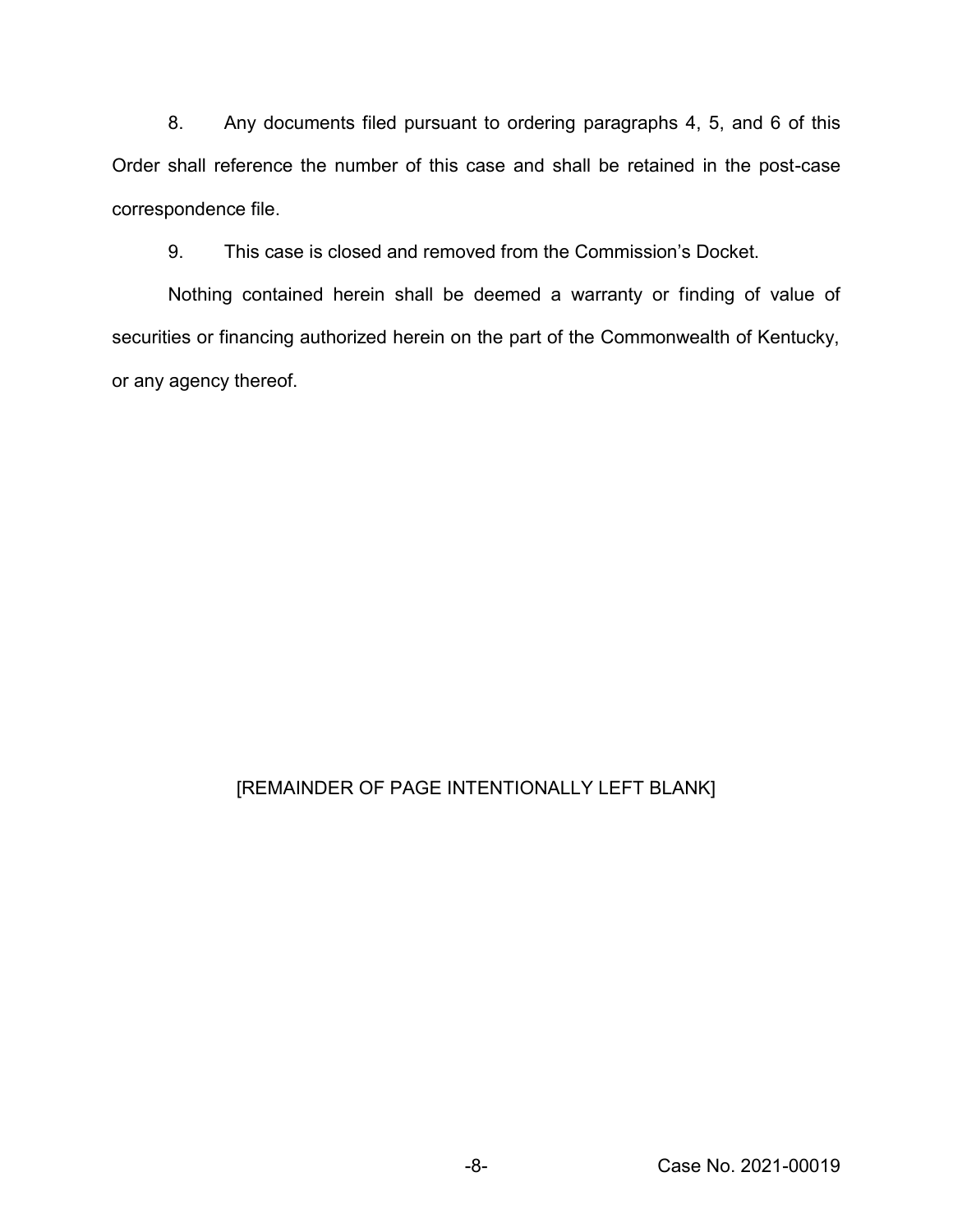By the Commission



ATTEST:

 $\sim$   $\sim$  for Executive Director for

Case No. 2021-00019